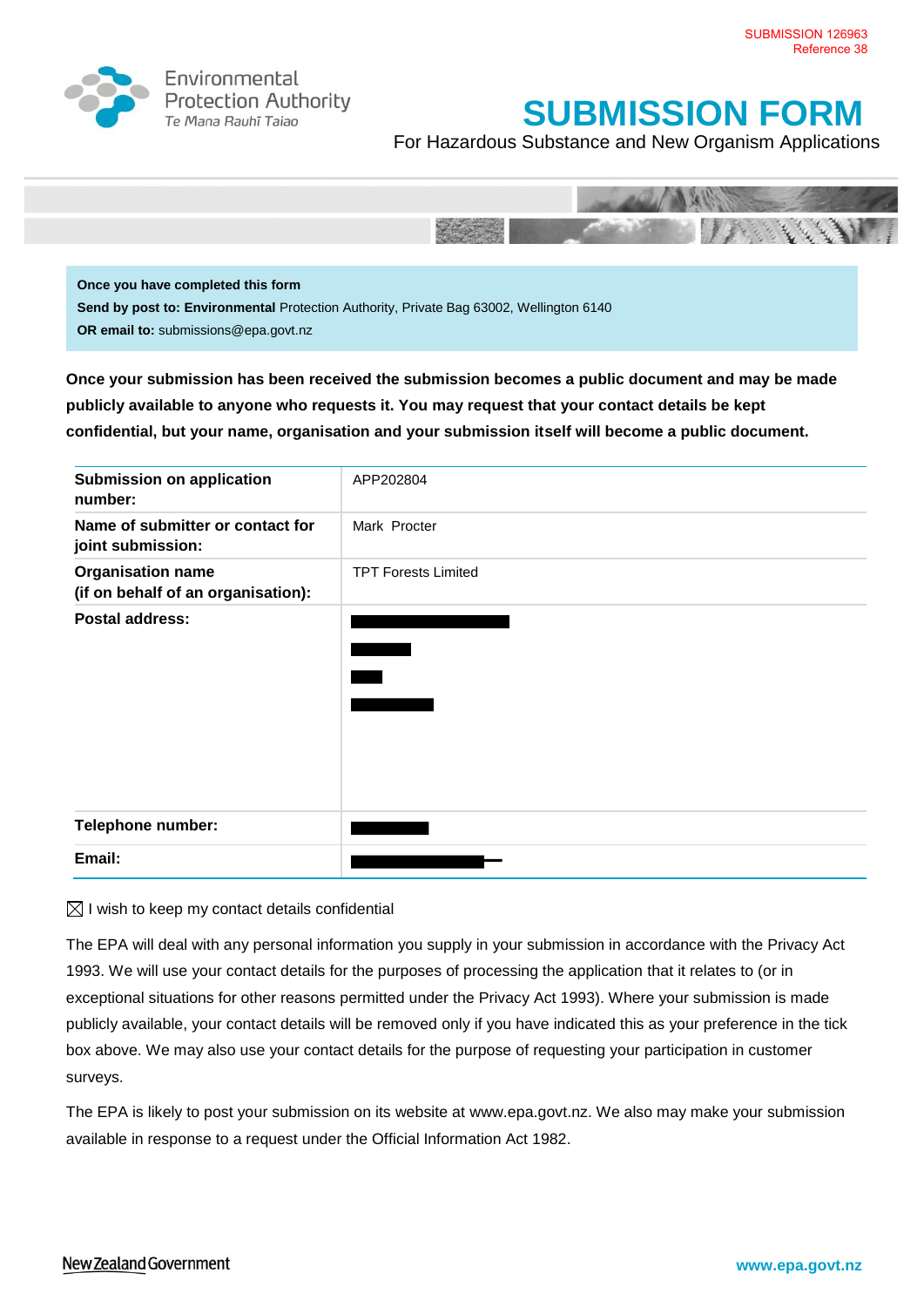**2**

**Submission Form**

 $\boxtimes$  I support the application

 $\Box$  I oppose the application

 $\Box$  I neither support or oppose the application

**The reasons for making my submission are**<sup>1</sup> **: (further information can be appended to your submission, see footnote).**

TPT Forests SUPPORT the application to import EDN APP202804, as a fumigant for use on timber/logs under commercial conditions as per the details outlined in Addendum 1

**All submissions are taken into account by the decision makers. In addition, please indicate whether or not you also wish to speak at a hearing if one is held.**

 $\boxtimes$  I wish to be heard in support of my submission (this means that you can speak at the hearing)

 $\Box$  I do not wish to be heard in support of my submission (this means that you cannot speak at the hearing)

**If neither box is ticked, it will be assumed you do not wish to appear at a hearing.**

## **I wish for the EPA to make the following decision:**

Approval to import ethanedinitrile (EDN), a fumigant for use on timber/logs under commercial conditions

 $\overline{a}$ 

<sup>1</sup> Further information can be appended to your submission, if you are sending this submission electronically and attaching a file we accept the following formats – Microsoft Word, Text, PDF, ZIP, JPEG and JPG. The file must be not more than 8Mb.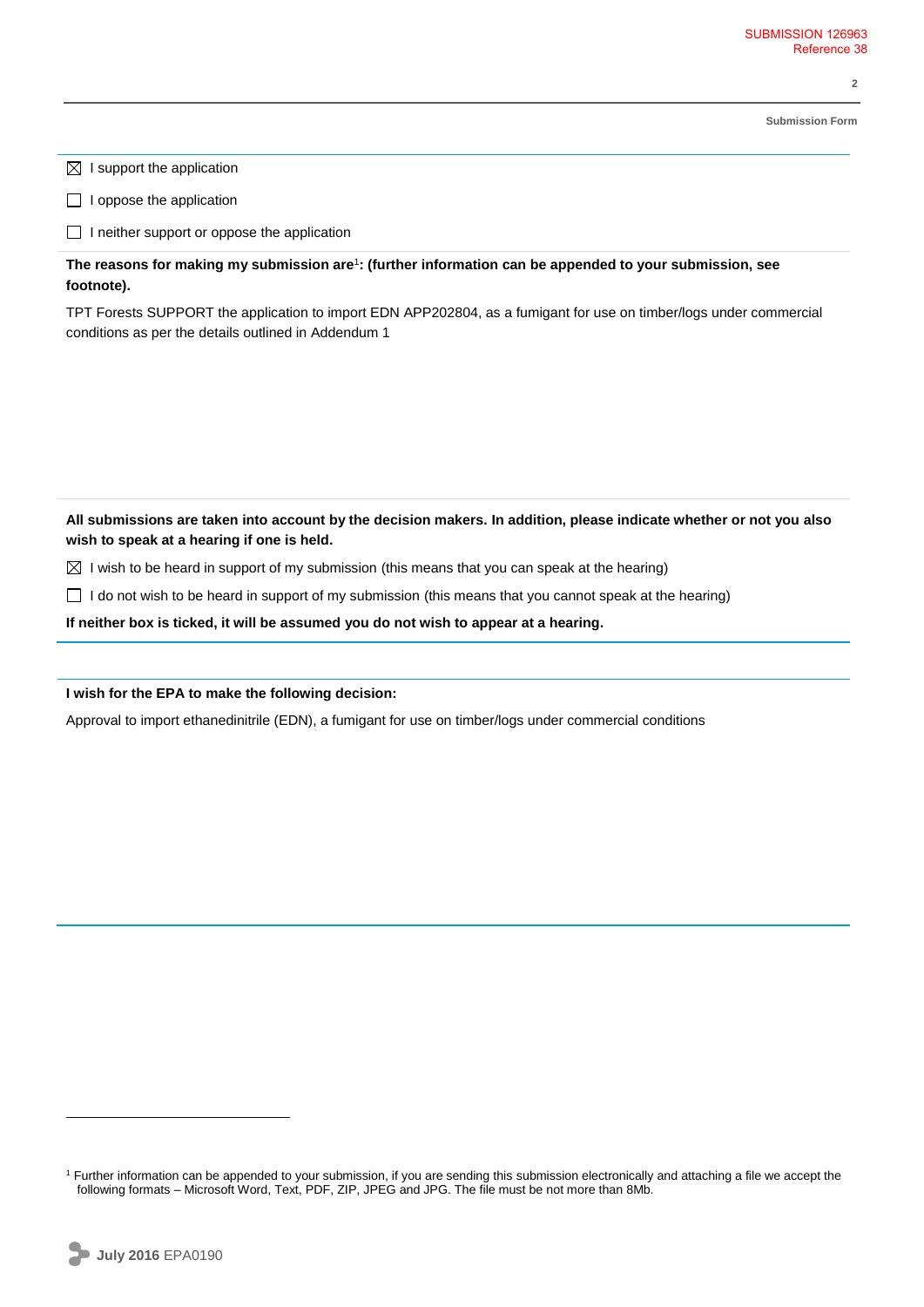



#### **TPT Forests Submission to the** Environmental Protection Authority

**Email:** EDN@epa.govt.nz

**TPT Forests SUPPORT the application to import EDN APP202804, as a fumigant for use on timber/logs under commercial conditions.**

#### *Introduction:*

1. TPT Forests exports annually approximately 5 million JAS of export logs from New Zealand with total sales revenue of approximately US\$700,000,000 (NZ\$950,000,000) from nine New Zealand ports - Northport, Port of Tauranga, Napier Port, Port Taranaki, CentrePort, Port Nelson, PrimePort, Port Otago – (Port Chalmers and Dunedin) to the export log markets of China, India, Korea and Japan.

2. TPT manage the export operations, shipping and sales on behalf of 14 different clients (Forest Owners and Managers) across New Zealand.

3. TPT directly contracts Marshalling, Stevedoring and Fumigation services, as well Port Companies to undertake the wharf log receipt, storage, materials handling, fumigation and vessel loading activities enabling logs to be exported to the destination markets.

4. TPT's export trading partners (China, India, Korea, Japan) determine what phytosanitary (fumigation) treatments are required for logs exported from New Zealand to their countries. The Importing Country Phytosanitary Requirements (ICPR) of both China and India require "on shore" fumigation treatment (in the Country of Origin) with Methyl bromide. While China does accept the use of Phosphine for a portion of the vessel being loaded ("in hold" portion), India however does not and therefore methyl bromide is the sole approved treatment for log supply to India.

5. Approximately 3.61 million JAS of TPT exported volume per annum requires phytosanitary fumigation treatment. 1.03 million JAS (~21%) of this volume is required to be treated with methyl bromide.

6. TPT recognize the previous ERMA review and the now EPA requirement that methyl bromide be phased out or recaptured by October 2020. TPT support good Environmental and Health and Safety practices and therefore have and continue to work with STIMBR and FOA to meet such requirements.

## *Current issue and concern: No alternative fumigants to Methyl Bromide for "On Shore" and India "In Hold" fumigations:*

7. TPT are extremely concerned that methyl bromide may no longer be available for use in the future as a phytosanitary treatment of export logs due to:

- a. changes in trading partner phytosanitary requirements or,
- b. New Zealand environmental regulations/resource consents and,

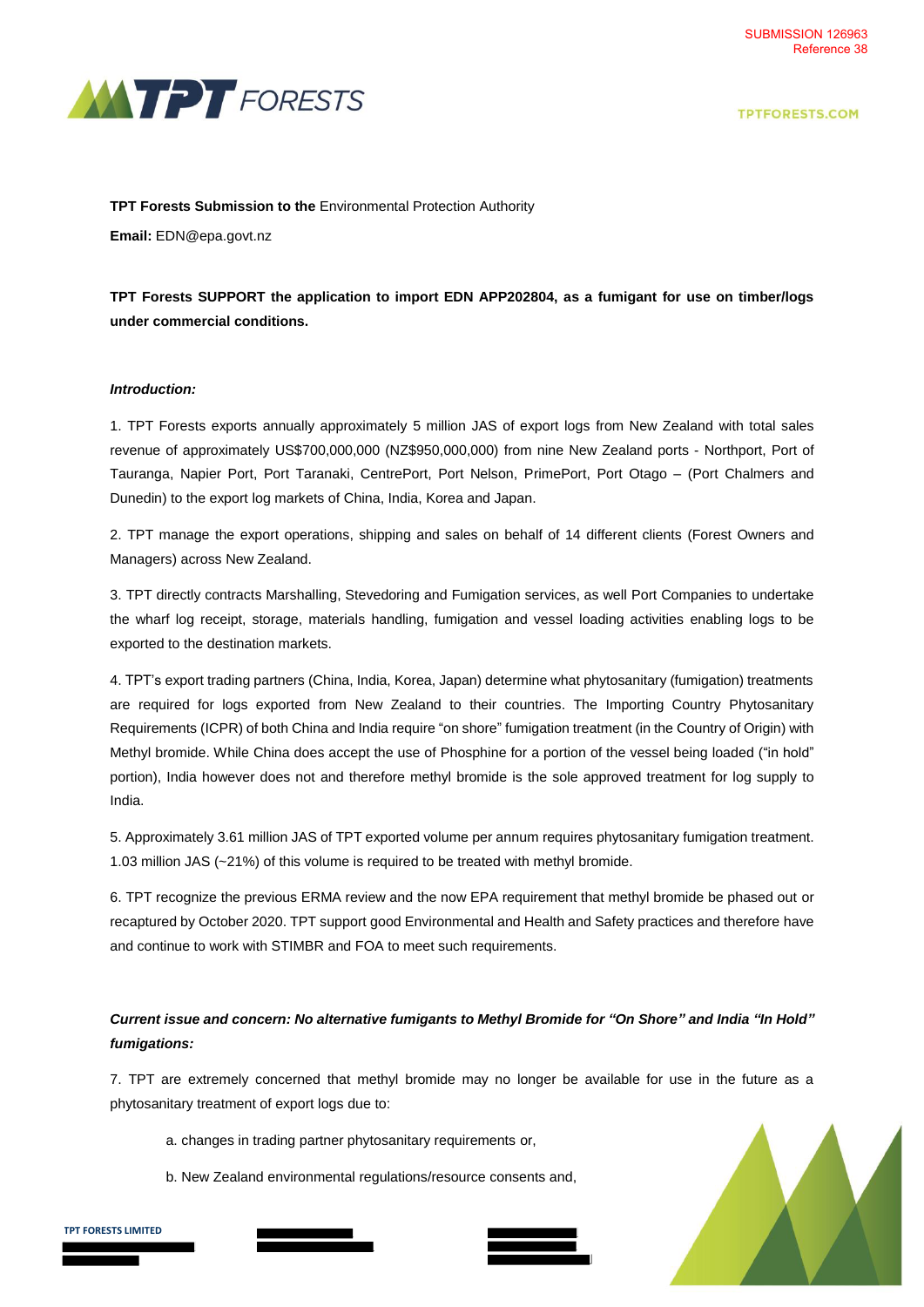

**TPTFORESTS.COM** 

c. not being able to commercially achieve the required application of 'recapture' technologies for either

"in hold" or "on shore" fumigations.

8. New Zealand needs to be able to continue to use methyl bromide until a suitable alternative phytosanitary treatment is found which is technically and economically feasible and accepted by NZ trading partners. There are currently no other alternative fumigants to replace methyl bromide use. Once alternatives are available methyl bromide should remain as one of the possible fumigant treatments subject to approved controls. TPT believe there should be multiple methods available and approved to meet phytosanitary requirements.

9. If TPT were unable to export logs currently treated with methyl bromide to China and India due to no alternative fumigants being available there would be a significant negative impact on the commercial viability of the total log export program.

10. There would also likely be significant downstream impacts on the domestic manufacturing industry. The domestic market only processes ~15 million m3 per annum of the total ~33.5 million m3 per annum harvested across NZ, with the logs that are exported being primarily the lower grades from a tree and with the better quality pruned and structural logs, as well as pulp logs, consumed by domestic mills.

11. Forest Owners would be significantly impacted without a profitable export log market for the lower grade logs.

12. Thousands of New Zealand jobs rely directly on the export log trade, port logistics operations, harvesting and transport, as well the ancillary services that support the industry. TPT estimate 5-6 ancillary kiwi jobs support each individual job directly involved in the log export sector.

#### *EDN as an alternative:*

13.An internationally acknowledged review of scientific literature commissioned by Stakeholders in Methyl Bromide Reduction (STIMBR) identified '**ethanedinitrile' (**EDN) as the most promising alternative fumigant to methyl bromide as a phytosanitary control measure having the potential to support the continued export of logs and lumber to a range of markets.

14. Draslovka, (a Czech based Company) has applied to the EPA for approval to register and import 'ethanedinitrile' (EDN) into NZ as an alternative to methyl bromide

15. STIMBR has been advised (subject to EPA approval) that EDN provides a cost-effective and environmentally acceptable alternative to Methyl bromide.

16. We note that EDN is not an ozone-depleting gas and it is not a greenhouse gas. It is highly volatile, breaks down rapidly and dilutes more quickly and easily in the environment degrading to form ammonia and carbon dioxide. It does not remain as a residue in the environment nor does it accumulate in either the soil, or in plants or animals.



*TPT Submission:*

**TPT FORESTS LIMITED**